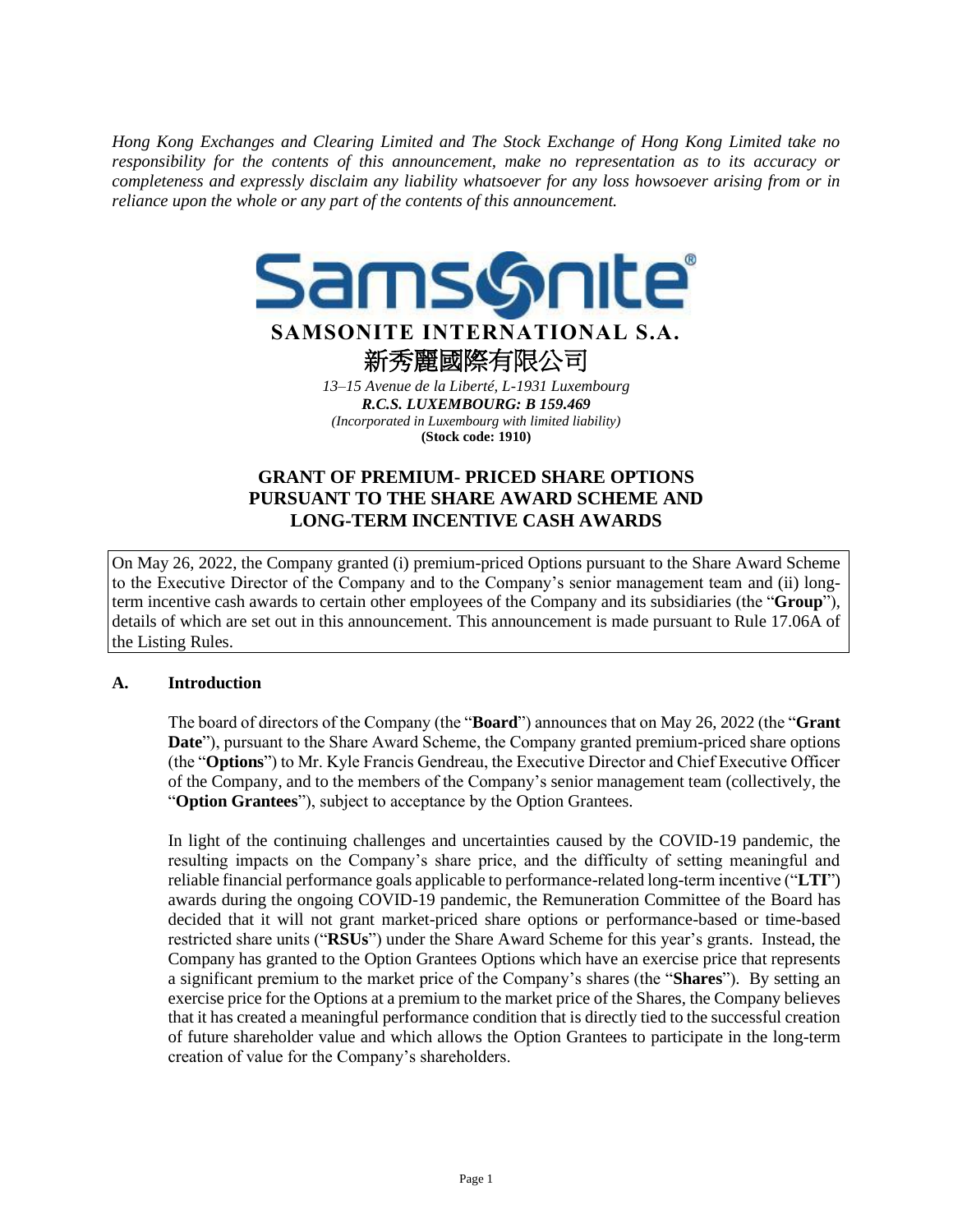The Options granted entitle the Option Grantees to subscribe for a total of 14,369,144 new Shares at an exercise price of HK\$17.97 per Share, which represents a 10% premium over the closing price of the Shares on May 26, 2022. The Shares underlying the Options granted represent approximately 1.00% of the Company's issued share capital as of the date of this announcement. This is consistent with the Remuneration Committee's previously announced policy that the maximum equity dilution from all awards granted under the Share Award Scheme in each calendar year will not exceed 1.25% of the Company's issued share capital.

The Company also granted LTI cash bonus opportunities (the "**LTI Cash Awards**") to certain employees of the Group other than the Option Grantees (collectively, the "**Cash LTI Grantees**"). The LTI Cash Awards entitle the Cash LTI Grantees to receive a target cash amount (the "**Target Amount**"), subject to vesting in three equal tranches over a three-year period. The LTI Cash Awards are intended to aid in the retention of the Cash LTI Grantees since they will vest over a period of time and since, assuming vesting, the payment of the Target Amount is assured. In addition, in order to incentivize future performance, the LTI Cash Awards provide the Cash LTI Grantees with the opportunity to share in the upside if the Share price increases over the three-year vesting period. The amount payable to the Cash LTI Grantees under the LTI Cash Awards will increase (subject to a maximum cap equal to 150% of the Target Amount) if certain share price targets are met.

The use of the LTI Cash Awards in lieu of further awards under the Share Award Scheme allows the Company to provide long-term incentive opportunities to certain key employees of the Group while ensuring that the maximum equity dilution from all awards granted under the Share Award Scheme in 2022 will not exceed 1.25% of the Company's issued share capital, as explained above.

## **B. Details of the Grants of Options (other than to Mr. Kyle Francis Gendreau)**

Details of the grants of Options made to the members of the Company's senior management team (other than to Mr. Kyle Francis Gendreau) are set out below:

| <b>Grant Date</b>                                              | May 26, 2022                                                                                                    |
|----------------------------------------------------------------|-----------------------------------------------------------------------------------------------------------------|
| Number of Shares issuable under the<br><b>Options granted:</b> | 8,709,816                                                                                                       |
| <b>Exercise price of the Options granted:</b>                  | HK\$17.97                                                                                                       |
| Closing price of the Shares on the Grant<br>Date:              | HK\$16.34                                                                                                       |
| Validity period of the Options granted:                        | 10 years from the Grant Date and the Options<br>will lapse on May 26, 2032                                      |
| Vesting dates of the Options granted:                          | 25% of the Options granted will vest on each of<br>May 26, 2023, May 26, 2024, May 26, 2025 and<br>May 26, 2026 |

## **C. Details of the Grant of Option to Mr. Kyle Francis Gendreau**

Details of the grant of an Option made to Mr. Kyle Francis Gendreau, the Executive Director and